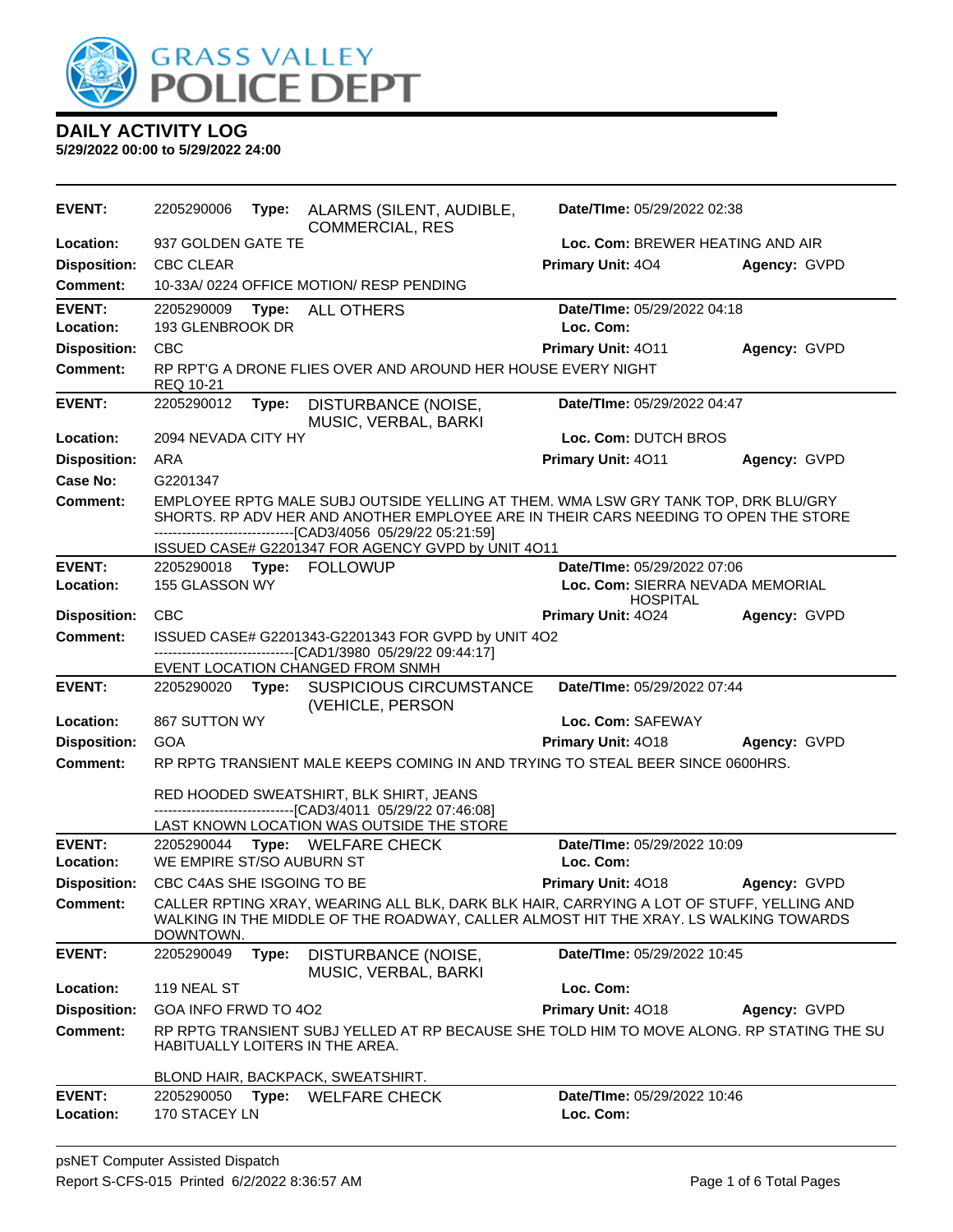

| <b>Disposition:</b>        | <b>CBC</b>                                                                                                                                                                                                                                                                                                                                                                                                                                                                                                                                                                                                                                                                                                                                                                                                                                         | Primary Unit: 4018                                                      | Agency: GVPD |  |  |  |
|----------------------------|----------------------------------------------------------------------------------------------------------------------------------------------------------------------------------------------------------------------------------------------------------------------------------------------------------------------------------------------------------------------------------------------------------------------------------------------------------------------------------------------------------------------------------------------------------------------------------------------------------------------------------------------------------------------------------------------------------------------------------------------------------------------------------------------------------------------------------------------------|-------------------------------------------------------------------------|--------------|--|--|--|
| <b>Comment:</b>            | CLIENT REQG WELFARE CHECK ON HER FATHER, HASNT BEEN ABLE TO GET AHOLD OF HIM SINCE FRIDAY.                                                                                                                                                                                                                                                                                                                                                                                                                                                                                                                                                                                                                                                                                                                                                         |                                                                         |              |  |  |  |
| <b>EVENT:</b>              | 2205290061<br>Type:<br><b>BURGLARY (AUTO,</b><br>RESIDENCE, COMMERCIAL)                                                                                                                                                                                                                                                                                                                                                                                                                                                                                                                                                                                                                                                                                                                                                                            | Date/TIme: 05/29/2022 12:08                                             |              |  |  |  |
| Location:                  | 108 MILL ST                                                                                                                                                                                                                                                                                                                                                                                                                                                                                                                                                                                                                                                                                                                                                                                                                                        | Loc. Com: ELEMENT AND LOFT                                              |              |  |  |  |
| <b>Disposition:</b>        | <b>RPT</b>                                                                                                                                                                                                                                                                                                                                                                                                                                                                                                                                                                                                                                                                                                                                                                                                                                         | Primary Unit: 4018                                                      | Agency: GVPD |  |  |  |
| Case No:                   | G2201348                                                                                                                                                                                                                                                                                                                                                                                                                                                                                                                                                                                                                                                                                                                                                                                                                                           |                                                                         |              |  |  |  |
| Comment:                   | RP REQG 10-21 REF COLD 459 TO BNS                                                                                                                                                                                                                                                                                                                                                                                                                                                                                                                                                                                                                                                                                                                                                                                                                  |                                                                         |              |  |  |  |
|                            | -------------------------------[CAD2/4132 05/29/22 12:14:47]<br>ISSUED CASE# G2201348 FOR AGENCY GVPD by UNIT 4O18                                                                                                                                                                                                                                                                                                                                                                                                                                                                                                                                                                                                                                                                                                                                 |                                                                         |              |  |  |  |
| <b>EVENT:</b>              | 2205290063<br>Type:<br>THEFT (GRAND, PETTY, FROM                                                                                                                                                                                                                                                                                                                                                                                                                                                                                                                                                                                                                                                                                                                                                                                                   | Date/TIme: 05/29/2022 12:26                                             |              |  |  |  |
| Location:                  | MERCHANT)<br>1050 LAUREL LN                                                                                                                                                                                                                                                                                                                                                                                                                                                                                                                                                                                                                                                                                                                                                                                                                        | Loc. Com:                                                               |              |  |  |  |
| <b>Disposition:</b>        | <b>RPT</b>                                                                                                                                                                                                                                                                                                                                                                                                                                                                                                                                                                                                                                                                                                                                                                                                                                         | <b>Primary Unit: 4Z15</b>                                               | Agency: GVPD |  |  |  |
| <b>Comment:</b>            | REQ A 10-21 REF COLD STOLEN ITEMS, A GOLD NUGGET NECKLACE, THAT IS NOW BEING SOLD ON SOCIAL<br>MEDIA.                                                                                                                                                                                                                                                                                                                                                                                                                                                                                                                                                                                                                                                                                                                                              |                                                                         |              |  |  |  |
|                            | -------------------------------[CAD2/4132 05/29/22 12:26:29]                                                                                                                                                                                                                                                                                                                                                                                                                                                                                                                                                                                                                                                                                                                                                                                       |                                                                         |              |  |  |  |
|                            | EVENT CALL TYPE CHANGED FROM ALL                                                                                                                                                                                                                                                                                                                                                                                                                                                                                                                                                                                                                                                                                                                                                                                                                   |                                                                         |              |  |  |  |
| <b>EVENT:</b>              | 2205290064<br>Type:<br>THEFT (GRAND, PETTY, FROM<br><b>MERCHANT)</b>                                                                                                                                                                                                                                                                                                                                                                                                                                                                                                                                                                                                                                                                                                                                                                               | Date/TIme: 05/29/2022 12:29                                             |              |  |  |  |
| Location:                  | 867 SUTTON WY                                                                                                                                                                                                                                                                                                                                                                                                                                                                                                                                                                                                                                                                                                                                                                                                                                      | Loc. Com: SAFEWAY                                                       |              |  |  |  |
| <b>Disposition:</b>        | <b>CBC</b>                                                                                                                                                                                                                                                                                                                                                                                                                                                                                                                                                                                                                                                                                                                                                                                                                                         | Primary Unit: 4024                                                      | Agency: GVPD |  |  |  |
| Case No:                   | G2201349                                                                                                                                                                                                                                                                                                                                                                                                                                                                                                                                                                                                                                                                                                                                                                                                                                           |                                                                         |              |  |  |  |
| <b>Comment:</b>            | SECURITY RPTG THE SUBJ WHO HAS BEEN ATTEMPTING TO STEAL BEER ALL DAY WAS JUST CAUGHT<br>AGAIN AND WAS TOLD TO SET IT DOWN. SUBJ THEN WAS SEEN GOING INTO CVS, WALKED OUT AND<br>CHUGGED A BEER. LSW RED HOODIE, JEANS. PER RP CVS WILLING TO PRESS CHARGES<br>-------------------------------[CAD1/3980 05/29/22 12:29:36]<br>EVENT CALL TYPE CHANGED FROM DIS<br>-------------------------------[MERGED CAD2/4132 05/29/2022 13:07:39]<br>MERGED 2205290068<br>TYPE: TRE<br>LOCATION: 409 DAISY CT<br>RP: NAME: STEVEN<br>PHONE: 3307958 (224)<br>COMMENTS: 911 CALLER RPTING MALE W/ BROWN T - BLK PANTS - CAME THRU CALLERS PROPERTY,<br>WONDERING AROUND THE BACK YARD. LS WB ON TIMBERLAKE, TOWARD THE SHOPPING CENTER.<br>-------------------------------[CAD2/4132 05/29/22 13:14:32]<br>ISSUED CASE# G2201349 FOR AGENCY GVPD by UNIT 4O24 |                                                                         |              |  |  |  |
| <b>EVENT:</b><br>Location: | 2205290065 Type: PROPERTY LOST OR FOUND<br>129 S AUBURN ST                                                                                                                                                                                                                                                                                                                                                                                                                                                                                                                                                                                                                                                                                                                                                                                         | Date/TIme: 05/29/2022 12:36<br>Loc. Com: GRASS VALLEY POLICE DEPARTMENT |              |  |  |  |
| <b>Disposition:</b>        | GOA                                                                                                                                                                                                                                                                                                                                                                                                                                                                                                                                                                                                                                                                                                                                                                                                                                                | <b>Primary Unit: 4S3</b>                                                | Agency: GVPD |  |  |  |
| <b>Comment:</b>            | NEEDS TO GET HIS PROPERTY, STATED ITS TOO IMPORTANT TO WAIT UNTIL TUESDAY. OUTSIDE GVPD<br>FOR CTC.                                                                                                                                                                                                                                                                                                                                                                                                                                                                                                                                                                                                                                                                                                                                                |                                                                         |              |  |  |  |
|                            | -----------------------[CAD3/4011_05/29/22 12:37:27]                                                                                                                                                                                                                                                                                                                                                                                                                                                                                                                                                                                                                                                                                                                                                                                               |                                                                         |              |  |  |  |
| <b>EVENT:</b>              | ADVISED OF EXTENDED WAIT<br><b>TRESPASS</b><br>2205290068<br>Type:                                                                                                                                                                                                                                                                                                                                                                                                                                                                                                                                                                                                                                                                                                                                                                                 | Date/TIme: 05/29/2022 12:52                                             |              |  |  |  |
| Location:                  | 409 DAISY CT                                                                                                                                                                                                                                                                                                                                                                                                                                                                                                                                                                                                                                                                                                                                                                                                                                       | Loc. Com:                                                               |              |  |  |  |
| <b>Disposition:</b>        | MERGED 2205290064                                                                                                                                                                                                                                                                                                                                                                                                                                                                                                                                                                                                                                                                                                                                                                                                                                  | Primary Unit: 4018                                                      | Agency: GVPD |  |  |  |
| <b>Comment:</b>            | 911 CALLER RPTING MALE W/ BROWN T - BLK PANTS - CAME THRU CALLERS PROPERTY, WONDERING<br>AROUND THE BACK YARD. LS WB ON TIMBERLAKE, TOWARD THE SHOPPING CENTER.<br>EVENT CLOSED BY CAD2 WITH COMMENT-2205290064                                                                                                                                                                                                                                                                                                                                                                                                                                                                                                                                                                                                                                    |                                                                         |              |  |  |  |
| <b>EVENT:</b>              | Type: WELFARE CHECK<br>2205290076                                                                                                                                                                                                                                                                                                                                                                                                                                                                                                                                                                                                                                                                                                                                                                                                                  | Date/TIme: 05/29/2022 13:32                                             |              |  |  |  |
| Location:                  | 1249 EA MAIN ST                                                                                                                                                                                                                                                                                                                                                                                                                                                                                                                                                                                                                                                                                                                                                                                                                                    | Loc. Com: PINE STREET BURGERS                                           |              |  |  |  |
| <b>Disposition:</b>        | <b>CBC</b>                                                                                                                                                                                                                                                                                                                                                                                                                                                                                                                                                                                                                                                                                                                                                                                                                                         | Primary Unit: 4024                                                      | Agency: GVPD |  |  |  |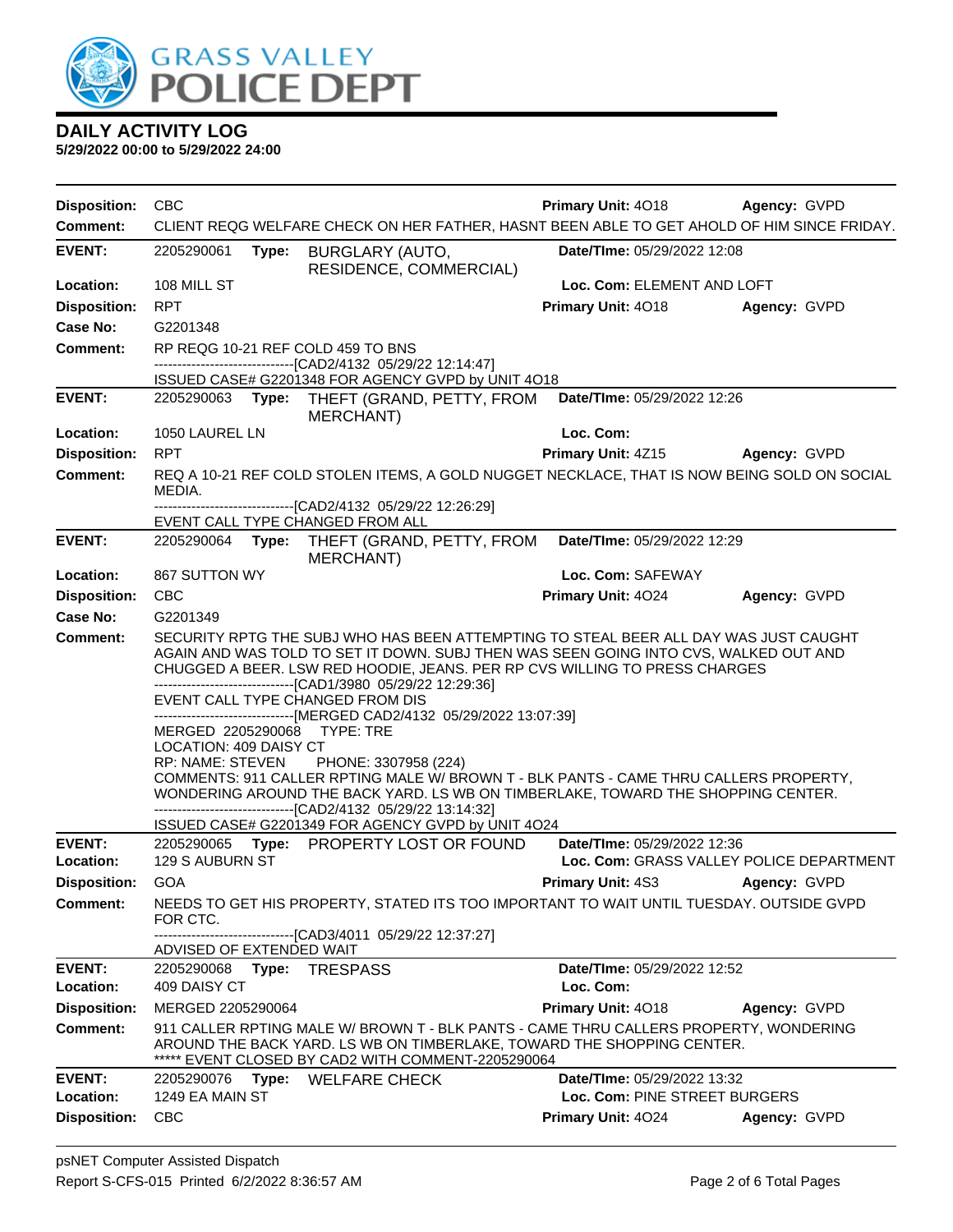

| Comment:                         | RP REQG CHECK ON CUSTOMER WHO JUST ORDERED FOOD, SUBJ WAS RUNNING INTO THINGS AND HAD<br>AN OPEN INCISION ON HIS STOMACH AND SMELLED OF ALC                     |                                                                                                                |                                                                                                           |                                                                                         |              |
|----------------------------------|-----------------------------------------------------------------------------------------------------------------------------------------------------------------|----------------------------------------------------------------------------------------------------------------|-----------------------------------------------------------------------------------------------------------|-----------------------------------------------------------------------------------------|--------------|
|                                  | -------------------------------[CAD1/3980 05/29/22 13:33:08]<br>ONE OF THE RPS CO WORKERS JUST TOLD HIM TO LEAVE AND HE IS NOW SITTING OUTSIDE                  |                                                                                                                |                                                                                                           |                                                                                         |              |
| <b>EVENT:</b>                    |                                                                                                                                                                 |                                                                                                                | 2205290080 Type: PROPERTY LOST OR FOUND                                                                   | Date/TIme: 05/29/2022 13:59                                                             |              |
| Location:                        | 129 S AUBURN ST<br>Loc. Com: GRASS VALLEY POLICE DEPARTMENT                                                                                                     |                                                                                                                |                                                                                                           |                                                                                         |              |
| <b>Disposition:</b>              | HBD CLEAR PER 4020<br><b>Primary Unit: 4S3</b><br>Agency: GVPD                                                                                                  |                                                                                                                |                                                                                                           |                                                                                         |              |
| <b>Comment:</b>                  | RP BACK AT THE PD, STATED WHEN THE OFFICER GOT THERE, RP WAS AROUND THE CORNER. WILL<br>STAND AT THE PD FOR CTC.                                                |                                                                                                                |                                                                                                           |                                                                                         |              |
|                                  | <b>REF GETTING HIS PROPERTY</b>                                                                                                                                 |                                                                                                                | ***** EVENT CLOSED BY CAD1 WITH COMMENT-CLEAR PER 4020                                                    |                                                                                         |              |
| <b>EVENT:</b>                    |                                                                                                                                                                 |                                                                                                                | 2205290087 Type: VEHICLE STOP                                                                             | Date/TIme: 05/29/2022 14:33                                                             |              |
| Location:                        | 49/20 STATE/GOLD FLAT RD                                                                                                                                        |                                                                                                                |                                                                                                           | Loc. Com:                                                                               |              |
| <b>Disposition:</b>              | <b>CBC</b>                                                                                                                                                      |                                                                                                                |                                                                                                           | Primary Unit: 4020                                                                      | Agency: GVPD |
| <b>Comment:</b>                  | License: 8P53649 State: CA                                                                                                                                      |                                                                                                                |                                                                                                           |                                                                                         |              |
|                                  |                                                                                                                                                                 |                                                                                                                | -------------------------------[CAD3/4011 05/29/22 14:35:03]<br>EVENT LOCATION CHANGED FROM 49/ GOLD FLAT |                                                                                         |              |
| <b>EVENT:</b>                    |                                                                                                                                                                 |                                                                                                                | 2205290092 Type: CITIZEN ASSIST (CIVIL<br>STANDBY'S, LOCKOUT                                              | Date/TIme: 05/29/2022 14:56                                                             |              |
| Location:                        | 155 GLASSON WY<br>Loc. Com: SIERRA NEVADA MEMORIAL<br><b>HOSPITAL</b>                                                                                           |                                                                                                                |                                                                                                           |                                                                                         |              |
| <b>Disposition:</b>              | AST                                                                                                                                                             |                                                                                                                |                                                                                                           | Primary Unit: 1P4                                                                       | Agency: GVPD |
| <b>Comment:</b>                  | COURTESY TRANSPORT TO WBCF                                                                                                                                      |                                                                                                                |                                                                                                           |                                                                                         |              |
| <b>EVENT:</b>                    | Date/TIme: 05/29/2022 15:18<br>2205290096<br><b>Type: FOLLOWUP</b>                                                                                              |                                                                                                                |                                                                                                           |                                                                                         |              |
| Location:                        | 625 IDAHO MARYLAND RD                                                                                                                                           |                                                                                                                |                                                                                                           | Loc. Com: DEMARTINI 530 272 1921                                                        |              |
| <b>Disposition:</b>              | <b>CBC</b>                                                                                                                                                      |                                                                                                                |                                                                                                           | Primary Unit: 4024                                                                      | Agency: GVPD |
| <b>Comment:</b>                  |                                                                                                                                                                 | -------------------------------[CAD3/4011_05/29/22_15:18:46]<br>EVENT LOCATION CHANGED FROM 625 IDAHO MARYLAND |                                                                                                           |                                                                                         |              |
| <b>EVENT:</b>                    |                                                                                                                                                                 |                                                                                                                | 2205290100 Type: DISTURBANCE (NOISE,<br>MUSIC, VERBAL, BARKI                                              | Date/TIme: 05/29/2022 15:48                                                             |              |
| Location:                        | 133 S AUBURN ST                                                                                                                                                 |                                                                                                                |                                                                                                           | Loc. Com: 76 GAS STATION                                                                |              |
| <b>Disposition:</b>              |                                                                                                                                                                 |                                                                                                                | CBC 98T, ADVISED 602 FROM CIRCLEK                                                                         | Primary Unit: 4018                                                                      | Agency: GVPD |
| Comment:                         | 911 CALLER RPTING MALE, A HMA WITH AN OVERSHIRT, A BIG BELLY, AND SHORTS, SITTING ON THE<br>SIDEWALK, HBD, YELLING AT OTHERS SAYING HE WILL BEAT THEM TO DEATH! |                                                                                                                |                                                                                                           |                                                                                         |              |
| <b>EVENT:</b>                    |                                                                                                                                                                 |                                                                                                                | 2205290107 Type: SUSPICIOUS CIRCUMSTANCE<br>(VEHICLE, PERSON                                              | Date/TIme: 05/29/2022 16:37                                                             |              |
| Location:                        | 616 SUTTON WY<br>Loc. Com: GRASS VALLEY GROCERY OUTLET                                                                                                          |                                                                                                                |                                                                                                           |                                                                                         |              |
|                                  |                                                                                                                                                                 |                                                                                                                |                                                                                                           | Disposition: CBC ADVISED 602 FROM GROCERY OUTLET <b>Primary Unit: 4024</b> Agency: GVPD |              |
| Comment:                         |                                                                                                                                                                 |                                                                                                                | PANHANDLER WMA, APPROX 6FT, THIN, INTIMIDATING CUSTOMERS, REFUSING TO LEAVE. POSS 11550                   |                                                                                         |              |
|                                  | LSW JEANS AND RED HOODIE                                                                                                                                        |                                                                                                                |                                                                                                           |                                                                                         |              |
| <b>EVENT:</b>                    | 2205290108                                                                                                                                                      | Type:                                                                                                          | DISTURBANCE (NOISE,<br>MUSIC, VERBAL, BARKI                                                               | Date/TIme: 05/29/2022 16:39                                                             |              |
| Location:                        | <b>TINLOY ST/BANK ST</b><br>Loc. Com: TINLOY BUS STOP                                                                                                           |                                                                                                                |                                                                                                           |                                                                                         |              |
| <b>Disposition:</b>              | <b>CBC</b>                                                                                                                                                      |                                                                                                                |                                                                                                           | Primary Unit: 4020                                                                      | Agency: GVPD |
| <b>Comment:</b>                  | RP RPTING A "JUNKIE BUM" WHO IS USING A TRASH CAN AS A TOILET, FLASHING PASSING MOTORIST. LSW<br>A RED SHIRT OR HOODIE.                                         |                                                                                                                |                                                                                                           |                                                                                         |              |
| <b>EVENT:</b>                    |                                                                                                                                                                 |                                                                                                                |                                                                                                           |                                                                                         |              |
|                                  | 2205290110                                                                                                                                                      | Type:                                                                                                          | <b>MEDICAL CALLS</b>                                                                                      | Date/TIme: 05/29/2022 16:45                                                             |              |
| Location:<br><b>Disposition:</b> | 1010 LAUREL LN # 90<br>CBC <sub>C4</sub>                                                                                                                        |                                                                                                                |                                                                                                           | Loc. Com:<br>Primary Unit: 4024                                                         | Agency: GVPD |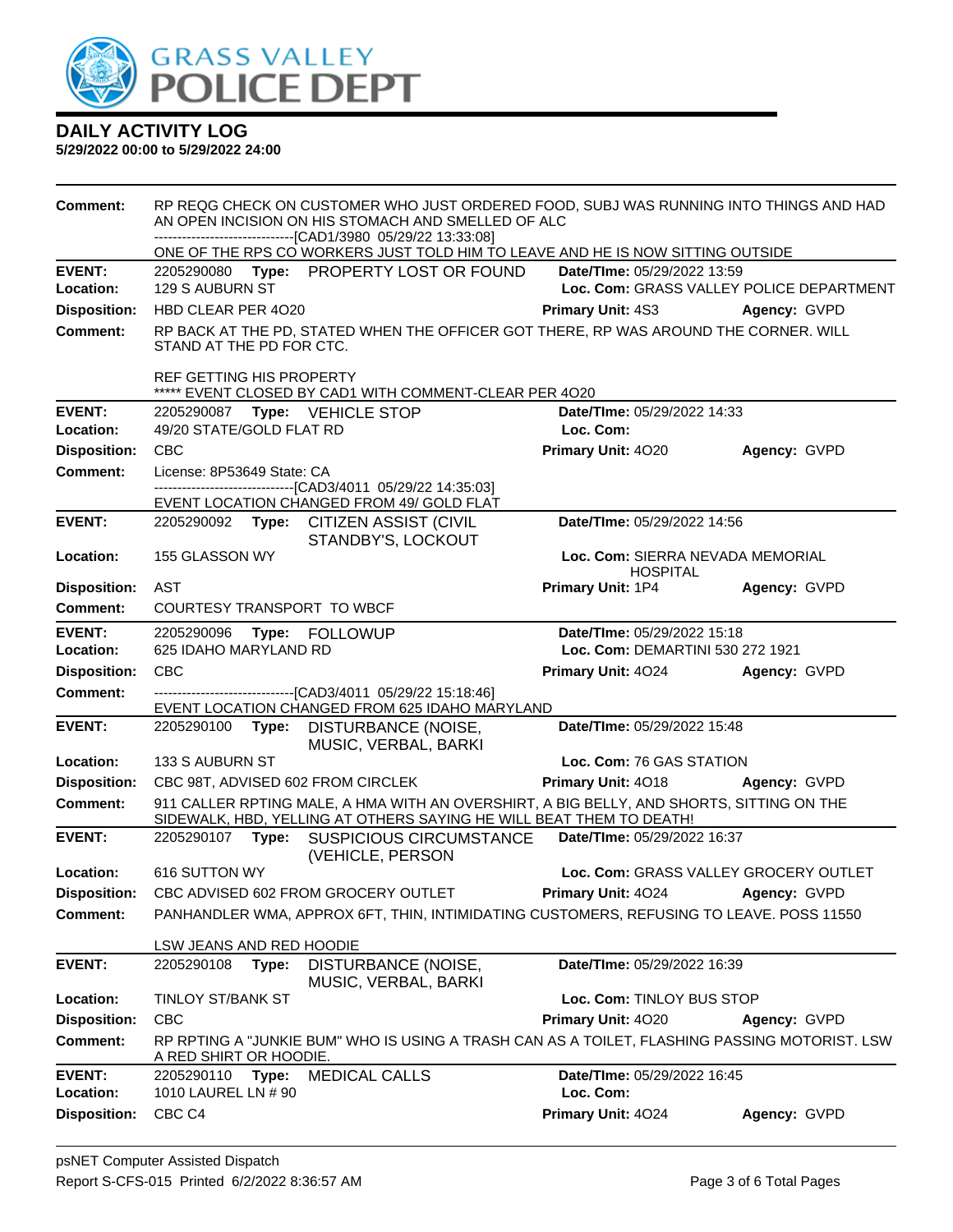

| <b>Comment:</b>     | 911 CALLER WANTS TO GO TO THE HOSPTIAL, FOR HAVING SHORTNESS OF BREATH, DOESN'T WANT<br>CALFIRE. REQ TO LOCATE HER HUSBAND. CALLER ADVISED HER HUSBAND LEFT AN HOUR AGO ON FOOT.                                         |                                                                                                                                                 |                                      |                                        |  |  |
|---------------------|--------------------------------------------------------------------------------------------------------------------------------------------------------------------------------------------------------------------------|-------------------------------------------------------------------------------------------------------------------------------------------------|--------------------------------------|----------------------------------------|--|--|
|                     | --------------------------------[CAD2/4132 05/29/22 16:45:57]                                                                                                                                                            |                                                                                                                                                 |                                      |                                        |  |  |
|                     | EVENT CALL TYPE CHANGED FROM MED<br>--------------------------------[CAD2/4132 05/29/22 16:46:43]                                                                                                                        |                                                                                                                                                 |                                      |                                        |  |  |
|                     |                                                                                                                                                                                                                          | HUSBAND CAME BACK HOME AND CALLER DISCONNECTED.                                                                                                 |                                      |                                        |  |  |
| <b>EVENT:</b>       |                                                                                                                                                                                                                          | Date/TIme: 05/29/2022 17:23<br>2205290115 Type: DISTURBANCE (NOISE,<br>MUSIC, VERBAL, BARKI                                                     |                                      |                                        |  |  |
| Location:           | 316 OLYMPIA PARK RD<br>Loc. Com: THE BRUNSWICK INN                                                                                                                                                                       |                                                                                                                                                 |                                      |                                        |  |  |
| <b>Disposition:</b> | CBC <sub>C4</sub>                                                                                                                                                                                                        |                                                                                                                                                 | Primary Unit: 4024                   | Agency: GVPD                           |  |  |
| Comment:            |                                                                                                                                                                                                                          | STAFF RPTG RESIDENT VS RESIDENT COLD 415P, REQG 1021                                                                                            |                                      |                                        |  |  |
|                     | EACH OTHER.                                                                                                                                                                                                              | ------------------------------[4O24/MDT 05/29/22 17:57]<br>CTC MADE WITH BOTH PARTIES. BOTH PARTIES WERE CODE 4 AND WERE ADVISED TO NOT CONTACT |                                      |                                        |  |  |
| <b>EVENT:</b>       | 2205290123                                                                                                                                                                                                               | Type: VEH CITES, VIN, TOWS, DUI                                                                                                                 | Date/TIme: 05/29/2022 18:14          |                                        |  |  |
| Location:           | 1036 W MAIN ST                                                                                                                                                                                                           |                                                                                                                                                 | Loc. Com: NEVADA IRRIGATION DISTRICT |                                        |  |  |
| <b>Disposition:</b> | CBC                                                                                                                                                                                                                      |                                                                                                                                                 | Primary Unit: 4024                   | Agency: GVPD                           |  |  |
| <b>Comment:</b>     | OW A VEH                                                                                                                                                                                                                 | --------------------------------[CAD3/4011_05/29/22 18:15:29]                                                                                   |                                      |                                        |  |  |
|                     | EVENT LOCATION CHANGED FROM NID                                                                                                                                                                                          |                                                                                                                                                 |                                      |                                        |  |  |
| <b>EVENT:</b>       | 2205290124<br>Type:                                                                                                                                                                                                      | <b>BURGLARY (AUTO,</b><br>RESIDENCE, COMMERCIAL)                                                                                                | Date/TIme: 05/29/2022 18:14          |                                        |  |  |
| Location:           | 200 DORSEY DR #43                                                                                                                                                                                                        |                                                                                                                                                 |                                      | Loc. Com: SPRINGHILL GARDEN APARTMENTS |  |  |
| <b>Disposition:</b> | HBD RP NOT CUR AVAIL WILL CB                                                                                                                                                                                             |                                                                                                                                                 | <b>Primary Unit:</b>                 | Agency: GVPD                           |  |  |
| <b>Comment:</b>     |                                                                                                                                                                                                                          | RP RPTG COLD 459 OCCURED 3-4 DAYS AGO, REQG 1021                                                                                                |                                      |                                        |  |  |
|                     | EVENT CALL TYPE CHANGED FROM THE                                                                                                                                                                                         | -----------------------------------[CAD1/3980 05/29/22 18:15:33]                                                                                |                                      |                                        |  |  |
| <b>EVENT:</b>       |                                                                                                                                                                                                                          | ***** EVENT CLOSED BY CAD1 WITH COMMENT-RP NOT CUR AVAIL WILL CB                                                                                | Date/TIme: 05/29/2022 18:21          |                                        |  |  |
|                     |                                                                                                                                                                                                                          | 2205290126 Type: SUSPICIOUS CIRCUMSTANCE<br>(VEHICLE, PERSON                                                                                    |                                      |                                        |  |  |
| Location:           | 616 SUTTON WY                                                                                                                                                                                                            |                                                                                                                                                 |                                      | Loc. Com: GRASS VALLEY GROCERY OUTLET  |  |  |
| <b>Disposition:</b> | <b>GOA GOA UTL</b>                                                                                                                                                                                                       |                                                                                                                                                 | Primary Unit: 4024 Agency: GVPD      |                                        |  |  |
| <b>Comment:</b>     | CALLER RPTING MALE, HBD, 5'7, WMA, WITH JEANS, GRY HAIR, APPROX 67 YRS OLD. CALLER ADVISED<br>MALE IS NOW WALKING AWAY TOWARDS THE UNION, 1849 BUILDING.<br>-------------------------------[CAD2/4132 05/29/22 18:23:14] |                                                                                                                                                 |                                      |                                        |  |  |
|                     |                                                                                                                                                                                                                          | CALLER CONCERNED THE MALE IS HEAVILY INTOXICATED.                                                                                               |                                      |                                        |  |  |
| <b>EVENT:</b>       | Date/TIme: 05/29/2022 18:37<br>(HANGUPS, ABAN'S)                                                                                                                                                                         |                                                                                                                                                 |                                      |                                        |  |  |
| Location:           | 536 WHITING ST #73                                                                                                                                                                                                       |                                                                                                                                                 | Loc. Com: CROWN POINT APARTMENTS     |                                        |  |  |
| Disposition: HBD    |                                                                                                                                                                                                                          |                                                                                                                                                 | <b>Primary Unit:</b>                 | Agency: GVPD                           |  |  |
| <b>Comment:</b>     | 911 OPEN LINE POSS POCKET DIAL                                                                                                                                                                                           | ------------------------------[CAD1/4106 05/29/22 18:38:02]                                                                                     |                                      |                                        |  |  |
|                     | NEG HIST W NUM                                                                                                                                                                                                           |                                                                                                                                                 |                                      |                                        |  |  |
|                     | VM LEFT                                                                                                                                                                                                                  | --------------------------------[CAD1/4106 05/29/22 18:38:58]                                                                                   |                                      |                                        |  |  |
|                     |                                                                                                                                                                                                                          | ---------------------------------[CAD3/4011 05/29/22 18:45:29]                                                                                  |                                      |                                        |  |  |
|                     |                                                                                                                                                                                                                          | EVENT LOCATION CHANGED FROM LAT: 39.20759200 LONG: -121.065591 GRASS VALLEY<br>--------------------------------[CAD3/4011 05/29/22 18:46:32]    |                                      |                                        |  |  |
|                     | ***** EVENT CLOSED BY CAD3                                                                                                                                                                                               | RP CALLED BACK ON BNS LINE, C4 ACCIDENTAL                                                                                                       |                                      |                                        |  |  |
| <b>EVENT:</b>       | Date/TIme: 05/29/2022 19:13<br>2205290134 Type: TRAFFIC ACCIDENT                                                                                                                                                         |                                                                                                                                                 |                                      |                                        |  |  |
| Location:           | <b>BUTLER ST/MINNIE ST</b>                                                                                                                                                                                               |                                                                                                                                                 | Loc. Com:                            |                                        |  |  |
| <b>Disposition:</b> | <b>CIT</b>                                                                                                                                                                                                               |                                                                                                                                                 | Primary Unit: 404                    | Agency: GVPD                           |  |  |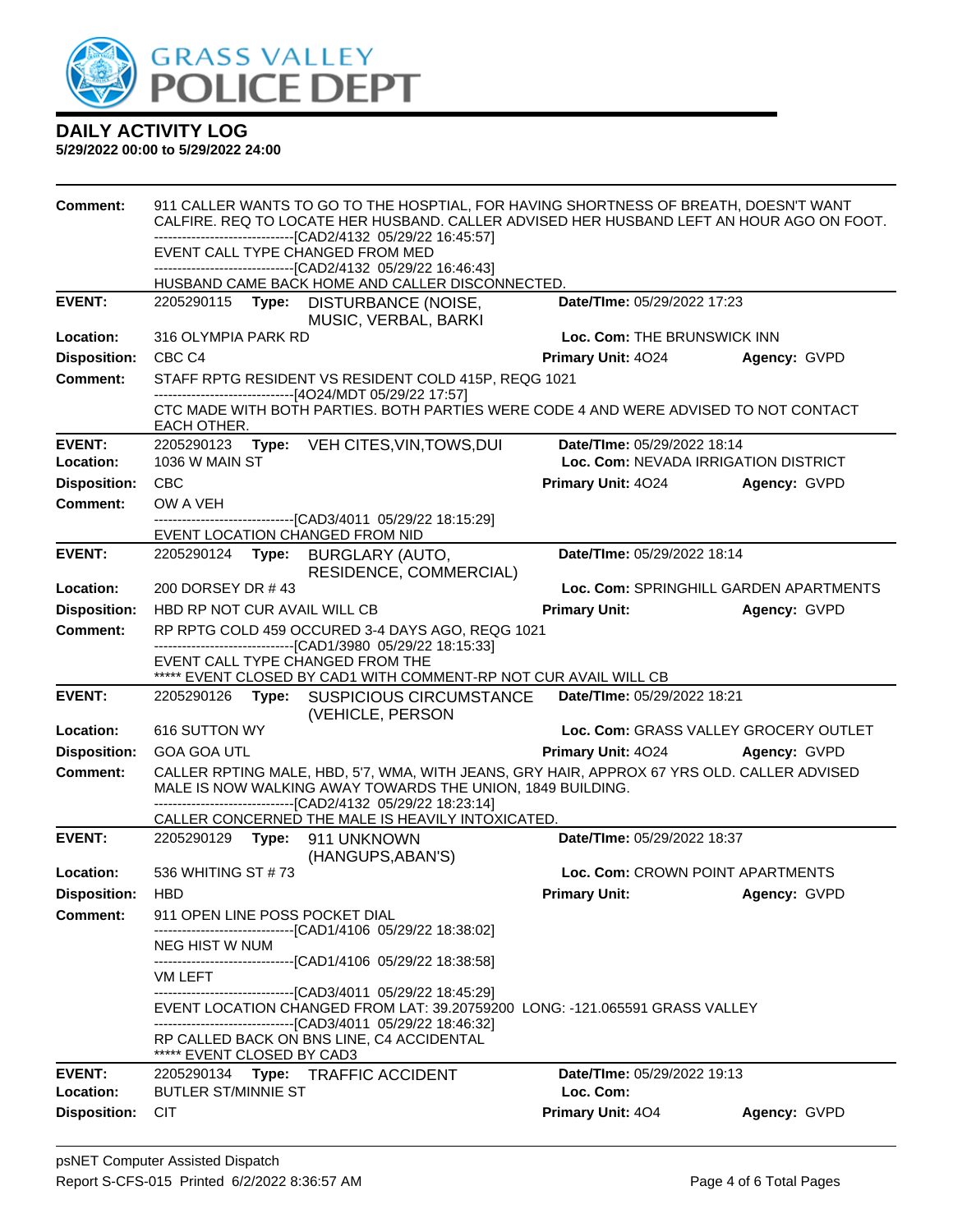

| Case No:            | G2201350                                                                                                                                                                                       |                                                               |                                                                                                                                                             |                             |              |  |
|---------------------|------------------------------------------------------------------------------------------------------------------------------------------------------------------------------------------------|---------------------------------------------------------------|-------------------------------------------------------------------------------------------------------------------------------------------------------------|-----------------------------|--------------|--|
| <b>Comment:</b>     | 911 REPORTING A LIGHT GREY 2 DOOR HIT ANOTHER CAR AND TOOK OFF TOWARDS MOUNT SAINT MARYS<br><b>WITH FRONT END DAMAGE</b>                                                                       |                                                               |                                                                                                                                                             |                             |              |  |
|                     |                                                                                                                                                                                                | --------------------------------[CAD1/4106 05/29/22 19:13:30] |                                                                                                                                                             |                             |              |  |
|                     |                                                                                                                                                                                                |                                                               | ADDITIONAL 911 REPORTING THE LIC: 5KZZ628<br>-------------------------------[CAD1/4106 05/29/22 19:14:14]                                                   |                             |              |  |
|                     |                                                                                                                                                                                                |                                                               | 911 REPORTING IT WAS A WHI 2 DOOR                                                                                                                           |                             |              |  |
|                     |                                                                                                                                                                                                |                                                               | ------------------------------[MERGED CAD3/3753 05/29/2022 19:16:06]                                                                                        |                             |              |  |
|                     | MERGED 2205290135 TYPE: TA                                                                                                                                                                     |                                                               |                                                                                                                                                             |                             |              |  |
|                     | LOCATION: 660 MINNIE ST<br><b>CONDON PARK</b>                                                                                                                                                  |                                                               |                                                                                                                                                             |                             |              |  |
|                     |                                                                                                                                                                                                |                                                               | RP: NAME: BROOK MCGEE PHONE: 4486580 (530)                                                                                                                  |                             |              |  |
|                     |                                                                                                                                                                                                |                                                               | COMMENTS: 911 CALLER REPORTS VEH VS FENCE, SIL PONTIAC LEFT BUTLER TOWARD                                                                                   |                             |              |  |
|                     |                                                                                                                                                                                                |                                                               | TOWN.-------------------------------[CAD3/3753 05/29/22 19:14:29]<br>THIS OCCURRED AT THE INTERSECTION AT MINNIE/BUTLER. LIC 5KZZ628 AND LIC AND BUMPER ARE |                             |              |  |
|                     |                                                                                                                                                                                                |                                                               | ONSCENE. A VAN LEFT FOLLOWING HER.                                                                                                                          |                             |              |  |
|                     |                                                                                                                                                                                                |                                                               | -------------------------------[CAD1/4106 05/29/22 19:21:35]                                                                                                |                             |              |  |
|                     |                                                                                                                                                                                                |                                                               | ADDITIONAL 911 REPORTING HE IS OUT WITH THE SUS IN THE RALEYS PARKING LOT. PER RP SUBJ IS                                                                   |                             |              |  |
|                     |                                                                                                                                                                                                |                                                               | BEING COOPERATIVE. PER RP CLOSE TO STARBUCKS IN THE RALEYS PARKING LOT                                                                                      |                             |              |  |
|                     | -------------------------------[CAD3/3753_05/29/22 19:47:17]<br>TOW ASSIGNED-KILROYS, 800 E MAIN ST, GRASS VALLEY, 5302733495,<br>-------------------------------[CAD3/3753 05/29/22 19:47:54] |                                                               |                                                                                                                                                             |                             |              |  |
|                     | 10-39 KILROYS/ENRT                                                                                                                                                                             |                                                               |                                                                                                                                                             |                             |              |  |
|                     |                                                                                                                                                                                                |                                                               | -------------------------------[CAD1/4106 05/29/22 19:58:37]                                                                                                |                             |              |  |
|                     |                                                                                                                                                                                                |                                                               | ISSUED CASE# G2201350 FOR AGENCY GVPD by UNIT 4O4<br>-------------------------------[CAD1/4106 05/29/22 20:22:07]                                           |                             |              |  |
|                     | FCN/3702214902967                                                                                                                                                                              |                                                               |                                                                                                                                                             |                             |              |  |
| <b>EVENT:</b>       |                                                                                                                                                                                                |                                                               | 2205290135 Type: TRAFFIC ACCIDENT                                                                                                                           | Date/TIme: 05/29/2022 19:13 |              |  |
| Location:           | 660 MINNIE ST                                                                                                                                                                                  |                                                               |                                                                                                                                                             | Loc. Com: CONDON PARK       |              |  |
| <b>Disposition:</b> | MERGED 2205290134                                                                                                                                                                              |                                                               |                                                                                                                                                             | <b>Primary Unit:</b>        | Agency: GVPD |  |
| Comment:            |                                                                                                                                                                                                |                                                               | 911 CALLER REPORTS VEH VS FENCE, SIL PONTIAC LEFT BUTLER TOWARD TOWN.                                                                                       |                             |              |  |
|                     |                                                                                                                                                                                                |                                                               | -------------------------------[CAD3/3753 05/29/22 19:14:29]<br>THIS OCCURRED AT THE INTERSECTION AT MINNIE/BUTLER. LIC 5KZZ628 AND LIC AND BUMPER ARE      |                             |              |  |
|                     |                                                                                                                                                                                                |                                                               | ONSCENE. A VAN LEFT FOLLOWING HER.                                                                                                                          |                             |              |  |
|                     |                                                                                                                                                                                                |                                                               | ***** EVENT CLOSED BY CAD3 WITH COMMENT-2205290134                                                                                                          |                             |              |  |
| <b>EVENT:</b>       | 2205290136                                                                                                                                                                                     |                                                               | Type: ALARMS (SILENT, AUDIBLE,<br><b>COMMERCIAL, RES</b>                                                                                                    | Date/TIme: 05/29/2022 19:18 |              |  |
| Location:           | 1912 NEVADA CITY HY                                                                                                                                                                            |                                                               |                                                                                                                                                             | Loc. Com: MOBIL             |              |  |
| <b>Disposition:</b> | <b>CBC UNK REASON</b>                                                                                                                                                                          |                                                               |                                                                                                                                                             | <b>Primary Unit: 4022</b>   | Agency: GVPD |  |
| <b>Comment:</b>     |                                                                                                                                                                                                |                                                               | BACKSIDE DOOR AND FRONT MOTION, AUD, RESP PENDING                                                                                                           |                             |              |  |
| EVENT:              | 2205290141                                                                                                                                                                                     | Type:                                                         | ASSAULTS, BATTERY (415)<br>PHYSICAL)                                                                                                                        | Date/TIme: 05/29/2022 19:26 |              |  |
| Location:           | MILL ST/NEAL ST                                                                                                                                                                                |                                                               |                                                                                                                                                             | Loc. Com:                   |              |  |
| <b>Disposition:</b> | <b>CBC</b>                                                                                                                                                                                     |                                                               |                                                                                                                                                             | Primary Unit: 4020          | Agency: GVPD |  |
| Comment:            |                                                                                                                                                                                                |                                                               | 911 CALLER REPORTS HIS 13 YEAR OLD SON WAS ASSAULTED BY OTHER 13 YEAR OLDS. J IS NOW BACK                                                                   |                             |              |  |
|                     | HOME. NEG AMB NEEDED.                                                                                                                                                                          |                                                               |                                                                                                                                                             |                             |              |  |
|                     |                                                                                                                                                                                                |                                                               | -------------------------------[4O20/MDT 05/29/22 19:59]<br>CONT MADE W/ RP AND SON. RP REQ"D INFO TO BE PROVIDED TO 402 FOR FU. CBC                        |                             |              |  |
| <b>EVENT:</b>       | 2205290143 <b>Type:</b>                                                                                                                                                                        |                                                               | <b>SUSPICIOUS CIRCUMSTANCE</b>                                                                                                                              | Date/TIme: 05/29/2022 19:42 |              |  |
|                     |                                                                                                                                                                                                |                                                               | (VEHICLE, PERSON                                                                                                                                            |                             |              |  |
| Location:           | 2001 NEVADA CITY HY                                                                                                                                                                            |                                                               |                                                                                                                                                             | Loc. Com: SPEEDWAY          |              |  |
| <b>Disposition:</b> | GOA                                                                                                                                                                                            |                                                               |                                                                                                                                                             | Primary Unit: 4022          | Agency: GVPD |  |
| <b>Comment:</b>     |                                                                                                                                                                                                |                                                               | WMA 600 LSW RED ZIP UP WITH DK PANTS APPEARS TO BE UNDER THE INFLUENCE AND HARASSING<br>CUSTOMERS. HE HAS ALSO BEEN DIGGING THROUGH THE TRASH.              |                             |              |  |